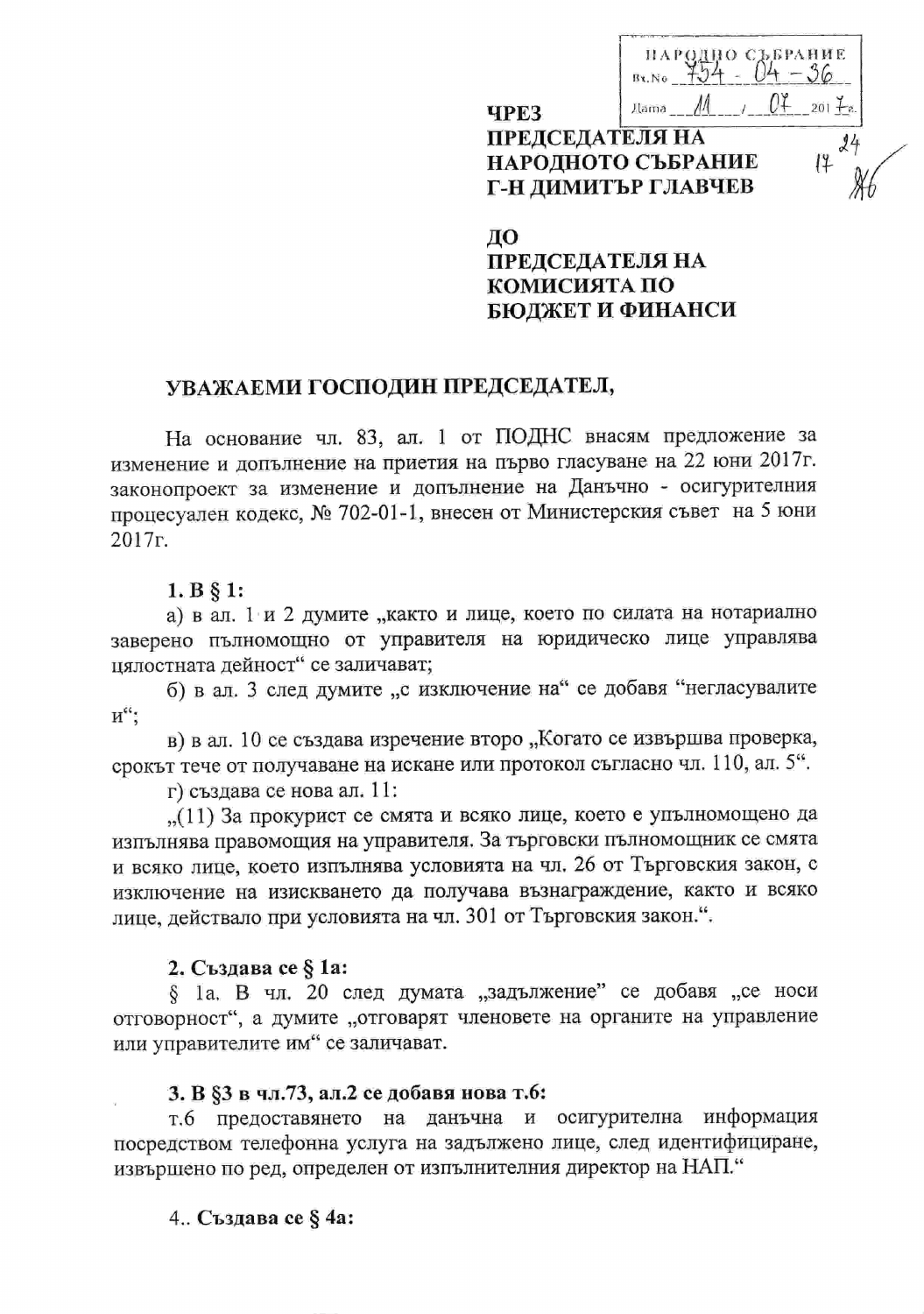§ 4а. В чл. 87, ал. 11 се изменя така:

"(11) За целите на комплексното административно обслужване компетентните органи изискват и получават служебно по електронен път от Националната агенция за приходите информация за наличие или липса на задължения на лицата с изключение на задължения по невлезли в сила актове, както и разсрочени, отсрочени или обезпечени задължения. Редът за изискване и предоставяне на информацията се определят от изпълнителния директор на Националната агенция за приходите."

# 5. Създава се § 5а:

§ 5а. В чл. 121а:

1. В ал. 2 се създава изречение второ: "Когато е предоставено обезпечение по реда на чл. 176в от Закона за данъка върху добавената стойност, размерът на обезпечението е не по-малко от 10 на сто от пазарната стойност на стоката."

2. В ал. 3 след думата сто се добавя "съответно 10 на сто,"

6. В § 6 думите "с изключение на акцизни стоки" се заменят с "по смисъла на Закона за митниците".

## 7. Създава са § 41 а:

§ 41a. В чл. 155, ал. 2 се създава изречение второ: "Когато давностният срок е изтекъл в хода на ревизионното производство и е уважено възражение за изтекла давност, решаващият орган се произнася по основанието и размера на задължението, като изрично посочва, че ревизионният акт не подлежи на принудително изпълнение."

### 8. Създава се § 41б:

§ 416. В чл. 160, ал. 4 се създава изречение второ: "Когато давностният срок е изтекъл в хода на ревизионното производство и е уважено възражение за изтекла давност, съдът се произнася по основанието и размера на задължението, като изрично посочва, че ревизионният акт не подлежи на принудително изпълнение".

# 9. Създава се § 41в:

§ 41в. В чл. 178, ал. 6 се създава изречение второ: "Когато плащането е извършено с платежна карта чрез терминално устройство ПОС, включително виртуално, по реда на чл. 4, ал. 3 от Закона за ограничаване на плащанията в брой, се смята, че плащането е получено в деня на авторизацията на нареждането за плащане.".

# 10. Създава се § 52а:

§ 52a. Изпълнителният директор на НАП в едномесечен срок от влизане на закона в сила определя реда за предоставяне на данъчна и осигурителна информация посредством телефонна услуга по чл. 73, ал.2, т.6 и реда за изискване и предоставяне на информация по чл. 87, ал.11.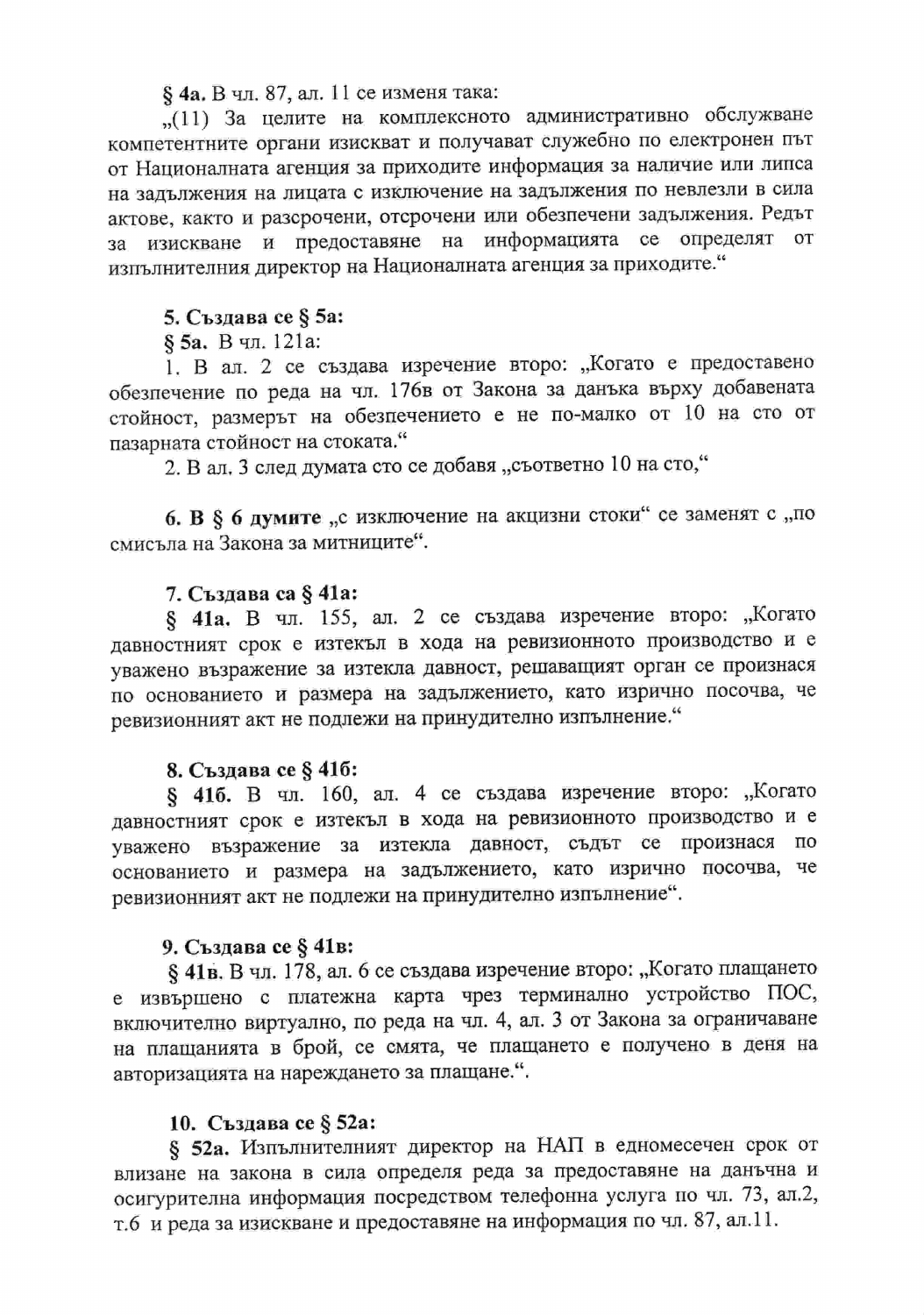#### 11. В § 60 се правят следните изменения

1. В т.1 относно чл.3, ал.1, т.1 се изменя така:

а) в буква"а" думата "юли" се заменя с "декември", а в буква"б" израза"август 2017г. до 31 декември 2017г." се заменя с януари 2018г.;

б) буква "в "и буква "г" се заличават;

2. В т. 2, б. "а" се изменя така:

а) в ал. 3 след думите "устройство ПОС" се добавя "или чрез терминални устройства ПОС";

б) в ал. 4 думите "чрез виртуално терминално устройство ПОС" се заличават.

#### 12. Създава се § 60a:

§ 60a. В Закона за акцизите и данъчните складове (обн., ДВ, бр. 91 от 2005г.; изм., бр. 105 от 2005г., бр. 30 и 34 от 2006г.; изм. и доп., бр. 63 от 2006г.; изм., бр. 80, 81, 105 и 108 от 2006г., бр. 31, 53 и 108 от 2007г.; изм. и доп., бр. 109 от 2007г.; изм., бр. 36 от 2008г.; изм. и доп., бр. 106 от 2008г.; доп., бр. 6 и 24 от 2009г.; изм. и доп., бр. 44 и 95 от 2009г., бр. 55 и 94 от 2010г., бр. 19, 35, 82 и 99 от 2011г.; доп., бр. 29 от 2012г.; изм. и доп., бр. 54 и 94 от 2012г.; изм., бр. 15 от 2013г.; изм. и доп., бр. 101 и 109 от 2013г., бр. 1 и 105 от 2014г.; доп., бр. 30 от 2015г.; изм. и доп., бр. 92 от 2015 г.; изм., бр. 95 от 2015г.; изм. и доп., бр. 45 от 2016г.; изм., бр. 58 от 2016г., бр. 95 от 2016г., изм. и доп., бр. 97 от 2016г.; бр. 9 от 2017г.) се правят следните изменения и допълнения:

Създава се чл.12а 1.

"Чл. 12а. "Нагреваемо тютюнево изделие" е вид бездимно тютюнево изделие, при чиято употреба не протича процес на горене на съдържащия се в него тютюн, а употребата се извършва чрез нагряването му, в резултат на което се отделя аерозол."

2. В чл. 29 се правят следните изменения и допълнения:

а) създава се нова ал. 3:

"(3) Данъчната основа за облагане с акциз за нагреваемо тютюнево изделие е количеството тютюн за пушене съдържащ се в продукта, измерено в килограми."

б) досегашната ал. 3 става ал. 4.

3. В чл. 38 се правят следните изменения и допълнения:

а) досегашният текст става алинея 1;

б) създава се ал. 2:

(2) Акцизната ставка за нови тютюневи изделия е в размер на 152 лв. за килограм."

4. В чл. 39, ал. 1 се изменя така:

" ал. 1 Акцизната ставка за цигарите е, както следва:

1. на специфичния акциз: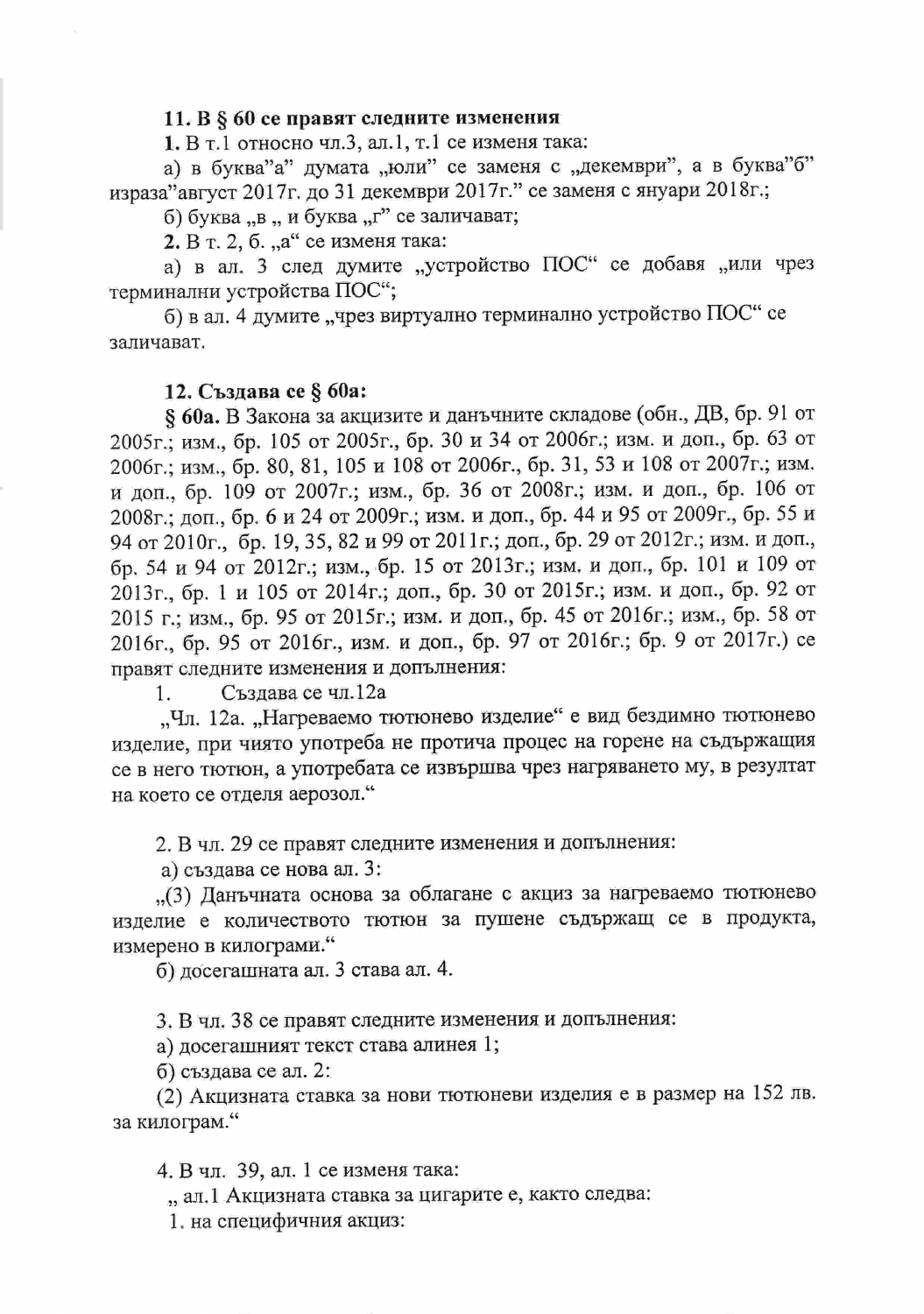а) 101 лв. на 1000 къса – от 1 януари 2017 г.;

б) 109 лв. на 1000 къса – от 1 януари 2018 г.;

2. на пропорционалния акциз:

а) 27 на сто от продажната цена - от 1 януари 2017 г.;

б) 25 на сто от продажната цена - от 1 януари 2018 г."

5. Създава се чл. 103в:

"Чл. 103в. Всички лица, независимо дали са данъчнозадължени по закон които приемат, разтоварват, съхраняват или извеждат този енергийни продукти от пристанища и митнически складове, са длъжни да използват средства за измерване и контрол по чл. 103а на местата за въвеждане и извеждане на енергийни продукти в съответния обект, както и в местата за съхранение на енергийните продукти в обекта.".

### 13. Създава се § 606:

§ 60б. Разпоредбите на чл. 48, ал. 2, т. 21 и чл. 57, ал. 3, т. 9 от Закона за акцизите и данъчните складове относно документа, доказващ, че дестилационните съоръжения за производство на етилов алкохол са закупени от лице, регистрирано по Закона за виното и спиртните напитки, влизат в сила след постановяване на положително решение OT Европейската комисия по процедура по нотификация, предприета от Министерството на икономиката по реда на Директива 98/34/ЕО на Европейския парламент и на Съвета от 22 юни 1998г., установяваща процедура за предоставянето на информация в сферата на техническите стандарти и регламенти и правила относно услугите на информационното общество."

#### 14. Създава се § 60в:

§ 60в. Разпоредбата на чл. 142а, ал. 3 от Закона за виното и спиртните напитки (обн., ДВ, бр. 45 от 2012г., изм., бр. 15 от 2013г., изм. и доп., бр. 26 от 2014г., изм., бр. 14 от 2015г. и бр. 61 от 2015г., доп., бр. 9 от 2017г) относно наредбата на министъра на икономиката, влиза в сила след постановяване на положително решение от Европейската комисия по Министерството на по нотификация, предприета **OT** процедура икономиката по реда на Директива 98/34/ЕО на Европейския парламент и на Съвета от 22 юни 1998г., установяваща процедура за предоставянето на информация в сферата на техническите стандарти и регламенти и правила относно услугите на информационното общество.

### 15. Създава се §60г:

§60г. В Закона за административното регулиране на производството и търговията с оптични дискове, матрици и други носители, съдържащи обекти на авторското право и сродните му права (обн., ДВ., бр. 74 от 2005г., изм., бр. 105 от 2005г., бр. 30 и 34 от 2006г., бр. 84 от 2007г., бр. 82 от 2009г., бр. 25 и 77 от 2011г., и бр. 14 от 2015г.) в чл. 30 се правят следните изменения и допълнения:

1. В ал. 4 т. 2 се отменя;